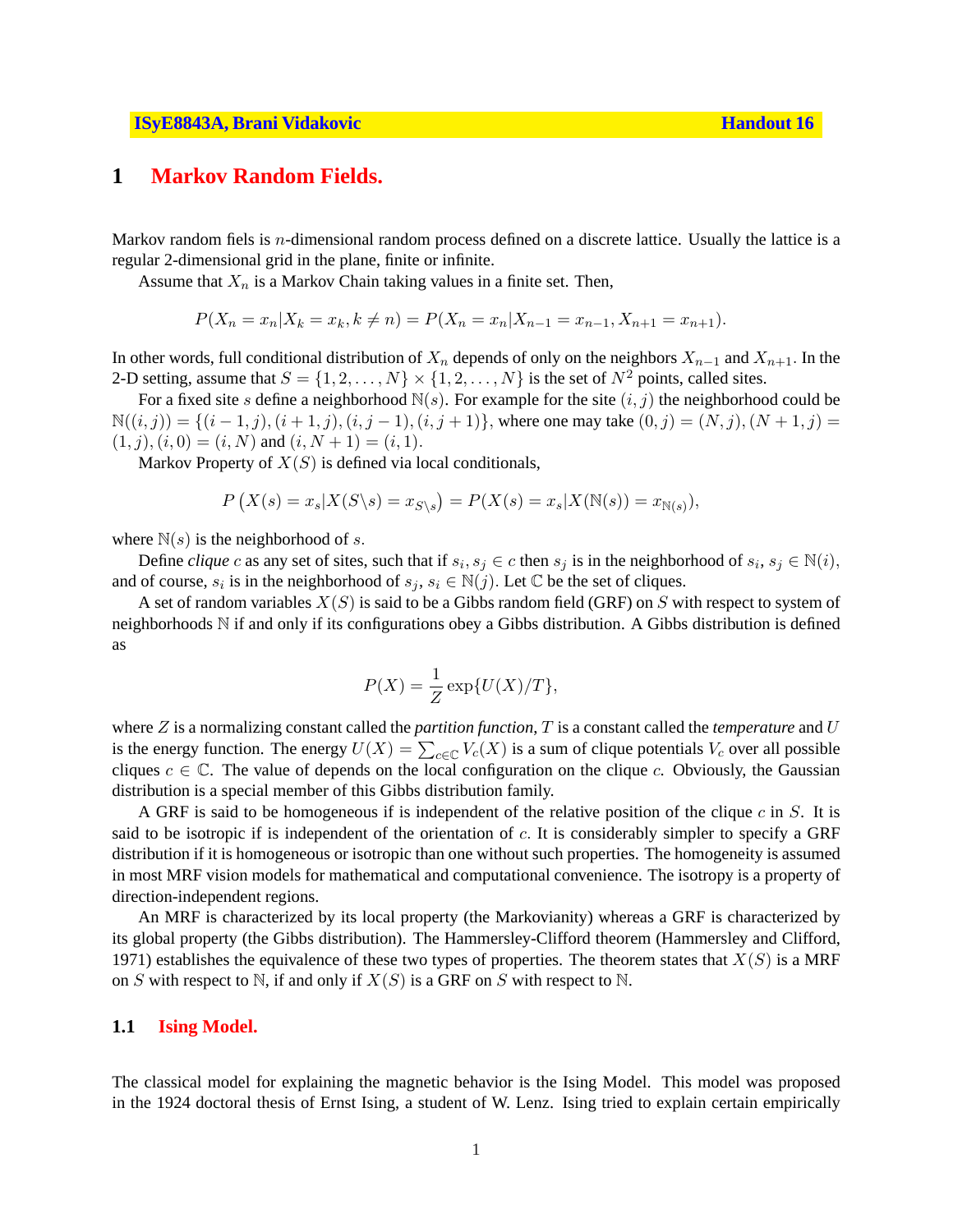

Figure 1: (a) Andrei Andreyevich Markov (1856 - 1922); (b) Josiah Willard Gibbs (1839 - 1903)

observed facts about ferromagnetic materials using a model of proposed by Lenz (1920). It was referred to in Heisenberg's (1928) paper which used the exchange mechanism to describe ferromagnetism.

The Ising Model considers an idealized system of interacting particles, arranged onto a regular planar grid. Each particle can have one of two magnetic spin orientations, generally labeled **up** (+1) and **down** (-1), as in Figure 2 (b). Each particle interacts only with its nearest neighbors; the contribution of each particle to the total energy of the system depends upon the orientation of its spin compared to its neighbors. Adjacent particles that have the same spin  $(-1, -1)$  or  $(1, 1)$  are in a lower energy state that those with antithetic spins  $(1, -1)$  or  $(-1, 1)$ . Given the spin orientations of all particles in the system, one may compute the total energy. If the variable  $x_i$  denotes the spin of particle i, then the total energy of the system (Hamiltonian) is

$$
E = -J \sum_{x_i \sim x_j} x_i x_j,
$$

where the sum is over all neighboring pairs of particles,  $x_i \sim x_j$ . The constant J represents the strength of the interaction and when positive the agreement between  $x_i$  and  $x_j$  decreases the energy. Suppose that the set C represents all possible configurations, and  $E(c)$  is the energy of configuration  $c \in C$ . Statistical mechanics states that the probability of any particular configuration  $c$  is

$$
\frac{1}{Z}\exp\left\{-\frac{E(c)}{kT}\right\}.
$$

where  $Z$  is a normalization constant:

$$
\sum_{c \in \mathcal{C}} \exp \left\{-\frac{E(c)}{kT}\right\}
$$

The parameter T is temperature in  $\mathcal{C}_K$ . Low energy configurations are more probable, but the influence of energy is more pronounced at low temperatures. The value k is the Boltzmann's constant<sup>1</sup>, a fundamental constant in physics. At low temperatures, the energy of a configuration is very important in determining its likelihood, and so the most likely states are those with lowest energy. At high temperatures, energy is less important, and so the states with high entropy are not unlikely, in fact there are far more states that are disordered than ordered.

 $1 k = 1.3806503 \times 10^{-23} m^2 kg s^{-2} K^{-1}$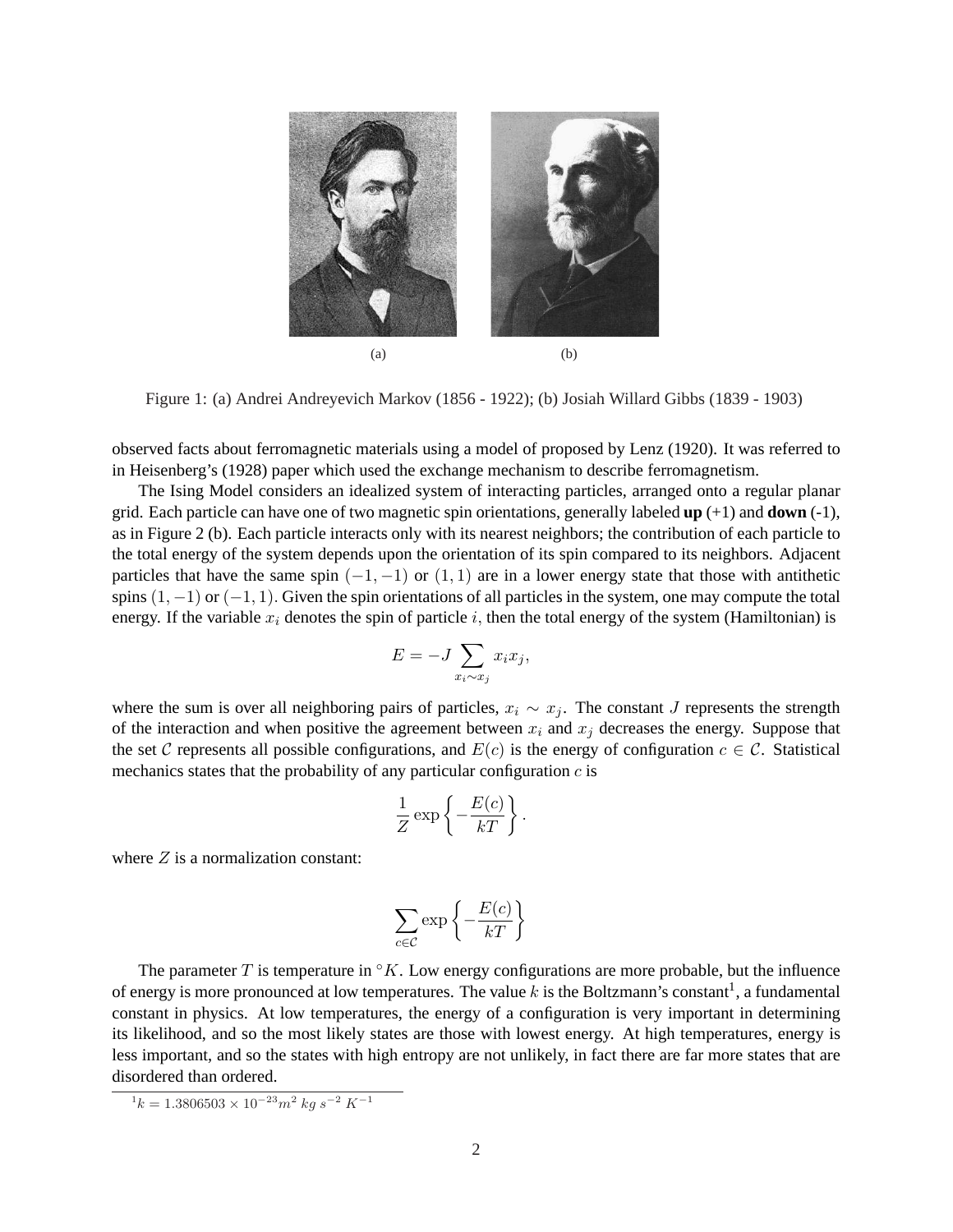

Figure 2: (a) Ernst Ising (1900–1998); (b) Ising Model with two types of sites: **up**(+1) and **down** (-1).

### **1.2 Ising Model via Metropolis.**

Consider Binary Random Field on a  $N \times N$  regular lattice in  $R^2$ . Assume that the states (pixels) at position  $(i, j)$  can take values  $x_{i,j} = -1$  or  $x_{i,j} = 1$ . The double indexing can be recoded to univariate indexing by  $(i, j) \mapsto n = i + (N - 1) \times j.$ 

According to the Ising model

$$
P(x) = \frac{1}{Z} \exp\{J \sum_{i \sim j} x_i x_j\},\,
$$

where x is a particular  $N \times N$  configuration of  $\pm 1$ ,  $x_i \sim x_j$  are pairs of neighboring pixels, and Z is normalizing constant, infamous partition function. The Metropolis algorithm will be used to simulate from this distribution.

Since each pair of neighboring pixels corresponds to one edge inside  $N \times N$  regular grid, there is  $N-1$  vertical edges in each of N rows, i.e.,  $N(N-1)$  vertical boundary edges. Because of symmetry, the  $N-1$  vertical edges in each of *N* Tows, i.e.,  $N(N-1)$  vertical boundary edges. Because of symmetry, the number of horizontal edges is the same, and there is exactly  $2N(N-1)$  pairs. The expression  $\sum_{i \sim j} x_i x_j$ is  $2N(N-1) - 2d_x$  where  $d_x$  is the number of disagreeing edges (bordering pixels with values 1 and -1) in  $x$ .

Thus,

$$
P(x) \propto \exp\{-2Jd_x\}
$$
 (=  $\pi(x)$ , un-normalized probability).

Start with the space of all configurations  $C$  in which each configuration  $x$  is represented as a vector

 $x = (x_1, x_2, \ldots, x_{n-1}, x_n, x_{n+1}, \ldots, x_{N^2}),$ 

by the indexing  $(i, j) \mapsto n = i + (N - 1) \times j$ . The Metropolis Algorithm would have the following steps: 1. Start with  $x \in \mathcal{C}$ .

- 2. Select a pixel at random from x, say  $x_n$ .
- 3. Propose new value  $x'$  as

$$
x=(x_1,x_2,\ldots,x_{n-1},-x_n,x_{n+1},\ldots,x_{N^2}).
$$

4. Define the probability of move  $x \to x'$  is

$$
g(x'|x) = 0
$$
, if  $x, x'$  differ in more than single coordinate or  $x = x'$   
 $g(x'|x) = \frac{1}{N^2}$ , if  $x, x'$  differ in exactly one coordinate,

,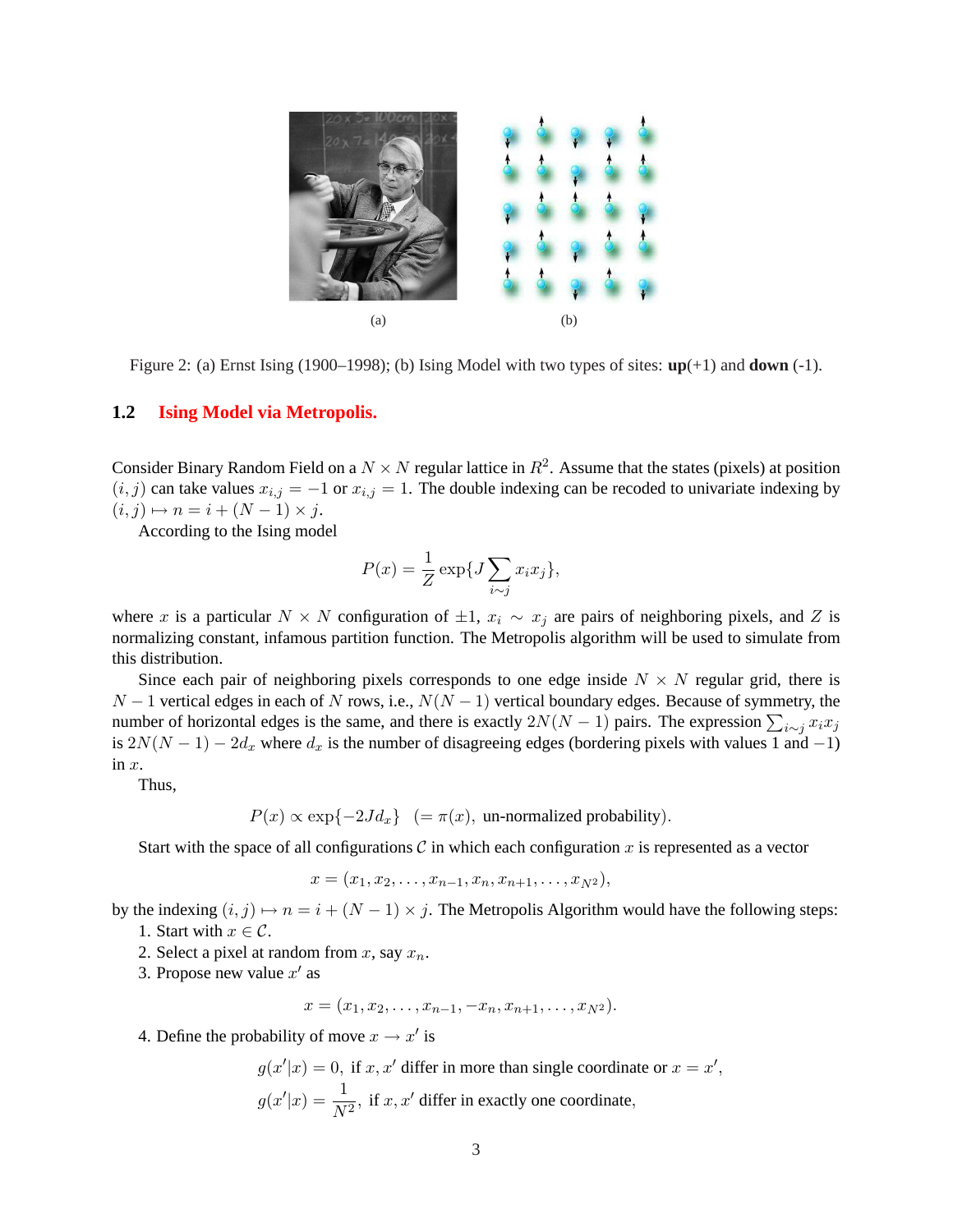Then, accept x' with probability  $\alpha(x'|x)$ ,

$$
\alpha(x'|x) = \min\left\{1, \frac{\pi(x')g(x|x')}{\pi(x)g(x'|x)}\right\},\,
$$

where  $\pi(x) = \exp\{-2Jd_x\}$  is unnormalized probability of x. Since  $g(x|x') = g(x'|x)$ , the ratio in  $\alpha(x'|x)$ is

$$
\exp\{-2J(d_x - d_{x'})\} = \exp\{-2J(d_{x_n} - d_{x'_n})\} = \exp\{-2J(d_{x_n} - a_{x_n})\},\,
$$

where  $d_{x_n}$  is the number of disagreeing edges between  $x_n$  and pixels from the neighborhood of  $x_n$ . The number of agreeing edges for  $x_n$  is  $a_{x_n}$ . Note that  $d_{x'_n} = a_{x_n}$ .

5. Generate uniform random number  $u \in \mathcal{U}(0,1)$  and accept x' if  $u < \alpha(x'|x)$ . Otherwise keep x.



Figure 3: (a) Random Start; (b) After 100,000; (c) 500,000 (d) 5,000,000 steps of Metropolis Algorithm with inverse temperature  $J = 0.85$ .

 $(c)$  (d)

# **1.3 Ising Model via (genuine) Gibbs Sampler.**

The name Gibbs sampler comes from the following algorithm sampling from Gibbs distribution.

Start with some  $x = (x_1, \ldots, x_{N^2})$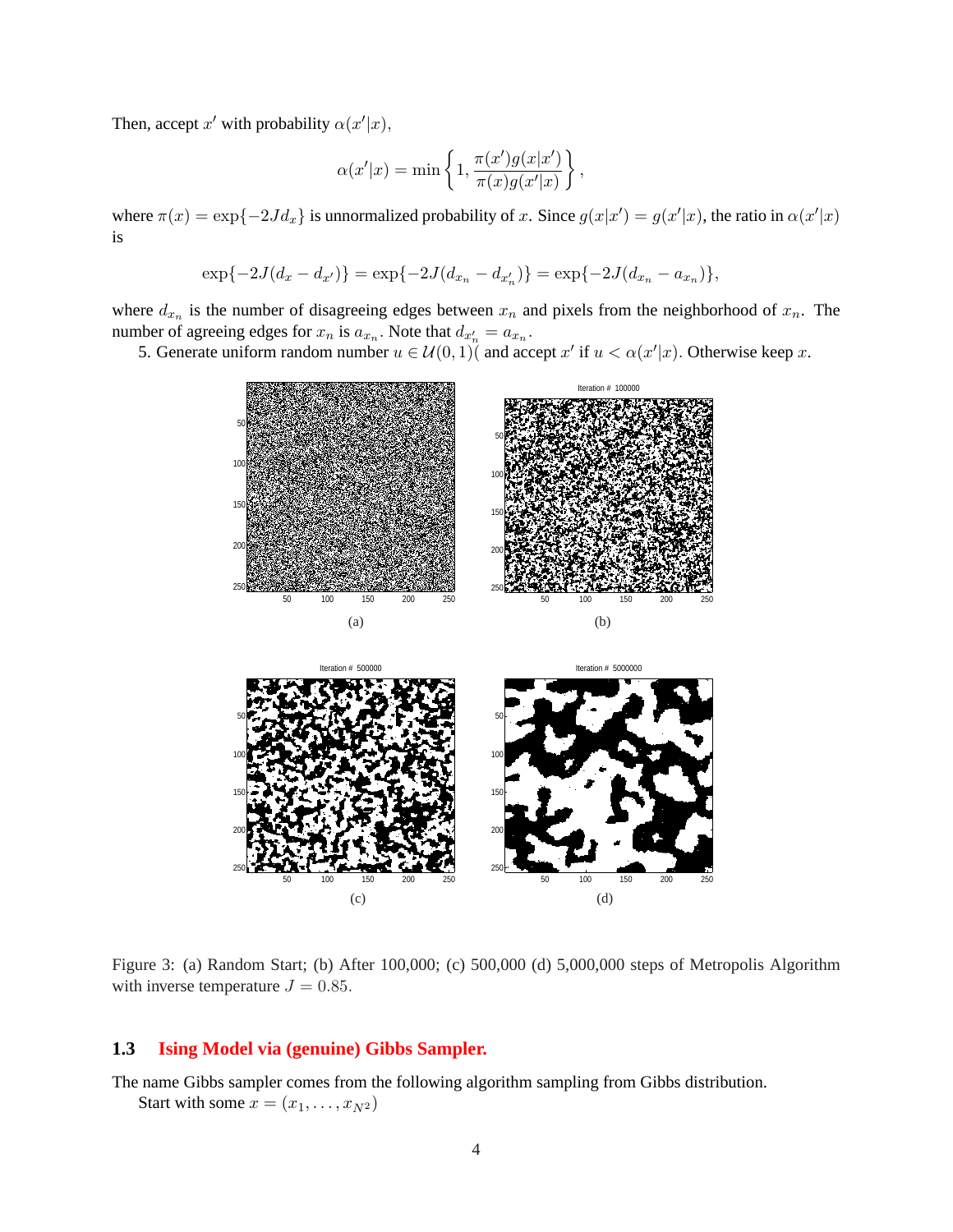Start it selecting n from the index set  $\{1, 2, 3, \ldots, N^2\}$  in some order. The simplest is of course the natural order  $1, 2, 3, ..., N^2, 1, 2, 3, ...$  $\overline{ }$ 

For each pixel-site *n* compute,  $w_n =$  $x_{m}$ , where m are sites from the neighborhood of n.

**Exercise:** Show that  $w_n = x_n \times (d_{x_n} - a_{x_n})$  where  $d_{x_n}$  (or  $a_{x_n}$ ) is the number of pixels in the neighborhood  $\mathbb{N}(n)$  that disagree (or agree) with the pixel at site n,  $x_n$ .

Define

$$
p^{-} = \frac{\exp\{-\beta w_n\}}{\exp\{-\beta w_n\} + \exp\{\beta w_n\}} \quad \text{and } p^{+} = \frac{\exp\{\beta w_n\}}{\exp\{-\beta w_n\} + \exp\{\beta w_n\}}.
$$

Now generate  $x_n^{new}$  as  $x_n^{new} = 1$  with probability  $p^+$  and  $x_n^{new} = -1$  with probability  $p^-$ .

The visits to pixels in  $x$  could be random instead of ordered, and the convergence to the stationary Gibbs distribution still holds.

**Example:** Figure 1.3 shows Ising model that starts with black-and-white image of Von Klaus, a two year old purebreed [AKC WR021286/04] Doberman Pinscher var. Warlock living in Marietta, Georgia



Figure 4: Klaus starts, MRF takes over! Panels (b) and (c) have  $\beta = 0.85$ , while panel (d) has  $\beta = 0.25$ .

Panels (b-c) show cooling since reciprocal of temperature  $\beta$  is large 0.85. Panel (d) is obtained for  $\beta = 0.25$ .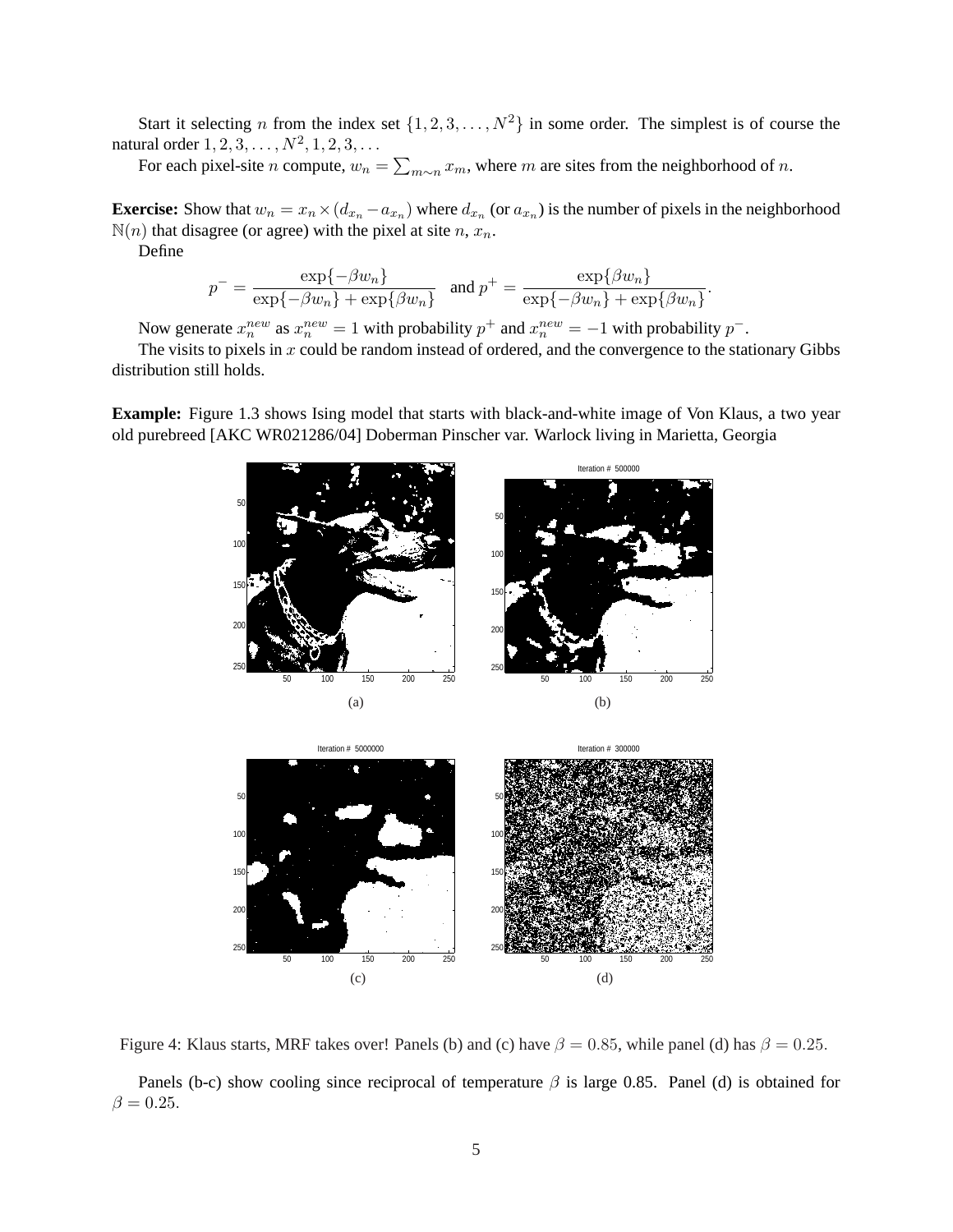#### **1.4 Application of Ising Model in Denoising.**

Ww will show how the binary Markov random field can serve as a prior in the image denoising and restauration. Consider the problem of reconstructing a black-and-white image (i.e., one in which each pixel is either 1 or -1) from the corrupted observations. The observations are corrupted by independent zero-mean Gaussian noise.

Assume the image  $\theta$  be of size  $M \times N$  pixels, and denote the value at the  $(m, n)$ 'th pixel by  $\theta_{mn} \in$  ${-1, 1}$ . The state space  $\Theta$  of all images  $\theta$  has cardinality  $2^{MN}$ . Assume that the observed data are

$$
y_{mn} = \theta_{mn} + \epsilon_{mn},
$$

where  $\epsilon_{mn} \stackrel{i.i.d.}{\sim} \mathcal{N}(0, \sigma^2)$ .

The likelihood function for this problem is given by

$$
f(y|\theta) \sim \exp\left\{-\frac{1}{2\sigma^2}\sum_{m,n}(y_{mn}-\theta_{mn})^2\right\},\,
$$

The estimator for  $\theta$  (true image) will be found in Bayesian fashion. We consider two types of priors for  $\theta$ :

(i) Uniform Prior:  $\pi(\theta) = 2^{-MN}$ , and

(ii) Ising Model Prior:  $\pi(\theta) \propto \frac{1}{Z}$  $\frac{1}{Z}$  exp{ $J$  $\overline{ }$  $(m,n) \sim (m',n') \theta_{mn} \theta_{m'n'}$ .

The prior in (i) is noninformative, while the prior in (ii) favors clumped images in regions whose size and "clumpiness" depends on the parameter J.

When  $J = 0$  there is no smoothing, whereas if J is large, we favor a images with a few regions of the same color.

#### **1.4.1 Uniform Prior**

With the uniform prior the posterior probability is proportional to the likelihood. A Metropolis MCMC algorithm which draws samples from the such posterior probability has the following steps:

1. Let  $\theta_n = \theta$  denote the current state of the Markov chain. Select a pixel with coordinates  $(u, v)$  at random and change its color. The transition probability  $g(\theta'|\theta)$  is  $2^{-MN}$  if  $\theta'$  and  $\theta$  differ in exactly one pixel and it is zero if  $\theta'$  and  $\theta$  differ in more than a single pixel.

2. Such proposal density is symmetric and cancels in the Metropolis acceptance ratio,

$$
\alpha(\theta'|\theta) = \min\left\{1, \frac{\pi(\theta')f(y|\theta')}{\pi(\theta)f(y|\theta)}\right\},\,
$$

in which for a uniform prior,  $\frac{\pi(\theta')f(y|\theta')}{\pi(\theta)f(y|\theta)}$  $\frac{\pi(\theta')f(y|\theta')}{\pi(\theta)f(y|\theta)}$  reduces to the likelihood ratio

$$
\frac{f(y|\theta')}{f(y|\theta)} = \exp\left\{-\frac{1}{2\sigma^2} \left[ \sum_{m,n} (y_{mn} - \theta'_{mn})^2 - \sum_{m,n} (y_{mn} - \theta_{mn})^2 \right] \right\}
$$

$$
\exp\left\{-\frac{1}{2\sigma^2} \left[ \sum_{m,n} 2y_{mn}(\theta_{mn} - \theta'_{mn}) + (\theta'^{2}_{mn} - \theta^{2}_{mn}) \right] \right\}
$$

Since,  $\theta'_{mn} = -\theta_{mn}$ ,

$$
\alpha(\theta'|\theta) = \min\left\{1, \exp\left\{\frac{y_{mn}(\theta'_{mn} - \theta_{mn})}{\sigma^2}\right\}\right\}
$$

$$
\min\left\{1, \exp\left\{\frac{2y_{mn}\theta_{mn}}{\sigma^2}\right\}\right\}.
$$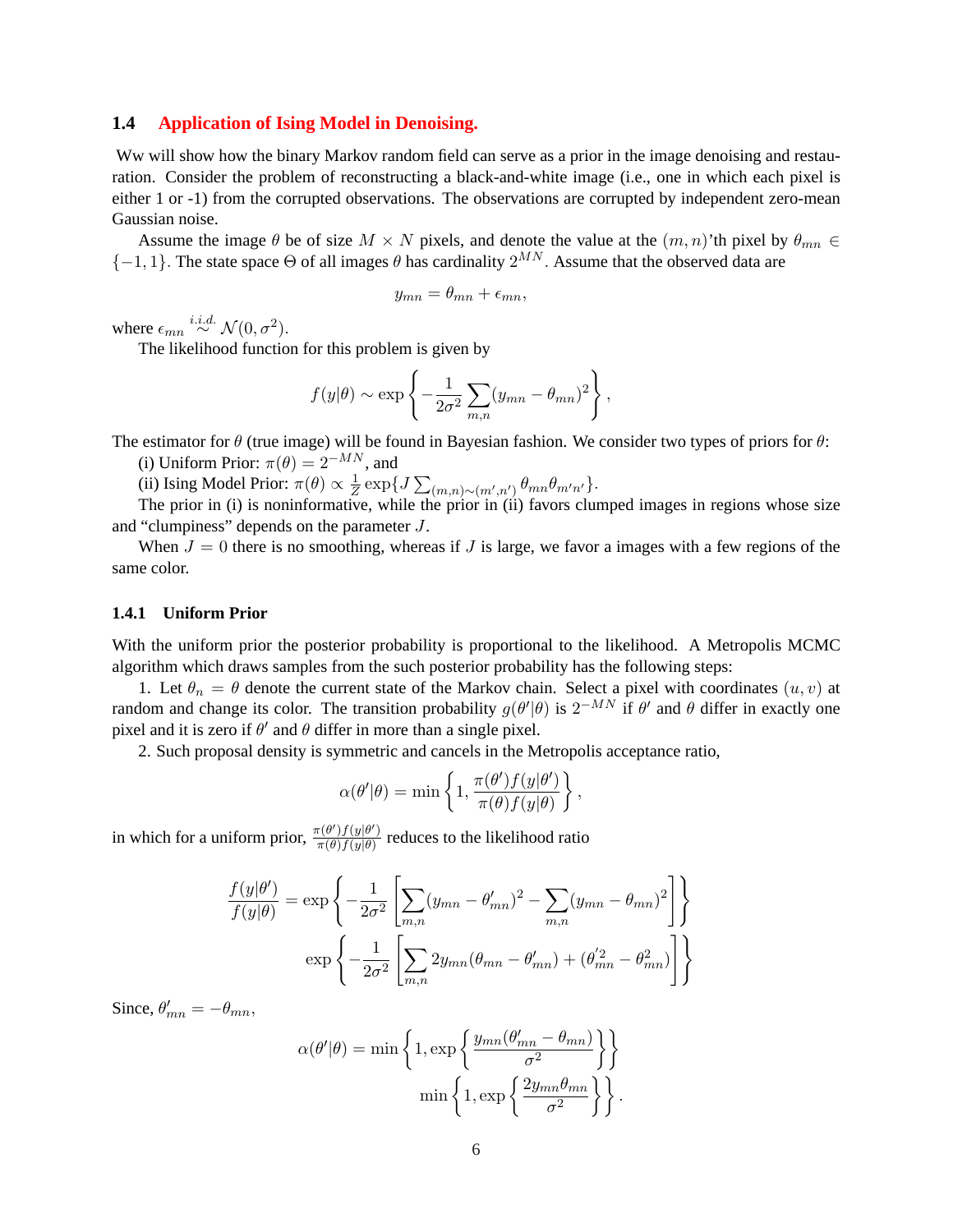**3.** Take  $\theta_{n+1} = \theta'$  with probability  $\alpha(\theta'|\theta)$ , otherwise take  $\theta_{n+1} = \theta$ .

In the example, it is apparent that uniform prior is not denoising the data  $y$  well. For the uniform prior, the fate of each pixel is independent of any other, so no neighboring pixels are used to improve the reconstruction.

#### **1.4.2 Ising Prior**

An Ising prior on the space of black-and-white images is of the form

$$
\pi(\theta) \propto \exp\{-2Jd_{\theta}\},
$$

where  $d_{\theta}$  is the number of disagreeing edges in the image  $\theta$ .

With this prior, the ratio

$$
\frac{f(y|\theta')\pi(\theta')}{f(y|\theta)\pi(\theta)} = \exp\left\{-\frac{1}{2\sigma^2} \left[\sum_{m,n} -2y_{mn}(\theta'_{mn} - \theta_{mn}) + (\theta'^{2}_{mn} - \theta^{2}_{mn})\right]\right\} \times \exp\left\{-2J(d'_{\theta} - d_{\theta})\right\}.
$$

enters the Metropolis acceptance probability  $\alpha(\theta|\theta) = \min\left\{1, \frac{f(y|\theta')\pi(\theta')}{f(y|\theta)\pi(\theta)}\right\}$  $f(y|\theta)\pi(\theta)$ o



.

Figure 5: (a) Original and noisy **A**. The original is  $\{-1, 1\}$  image and the normal noise has size  $\sigma = 4$ . (b) Posterior after 10000 Metropolis steps and sum of 1000 posteriors each after 10000 steps.

The quantity  $d_{\theta} - d_{\theta'}$  is easy to evaluate for a single-pixel change as it only involves examining at most four edges which link the pixel to its neighbors.

### **1.5 Potts Model.**

TBAdded

## **References**

- [1] Cipra, B. A. "An Introduction to the Ising Model." Amer. Math. Monthly 94, 937-959, 1987.
- [2] Hammersley, J. M. and Clifford, P. (1971). "Markov field on finite graphs and lattices". unpublished.
- [3] Heisenberg, W. "Zur Theorie des Ferromagnetismus." Zeitschr. f. Physik 49, 619-636, 1928. [German].
- [4] Ising, E. "Beitrag zur Theorie des Ferromagnetismus." Zeitschr.. f. Physik 31, 253-258, 1925. [German].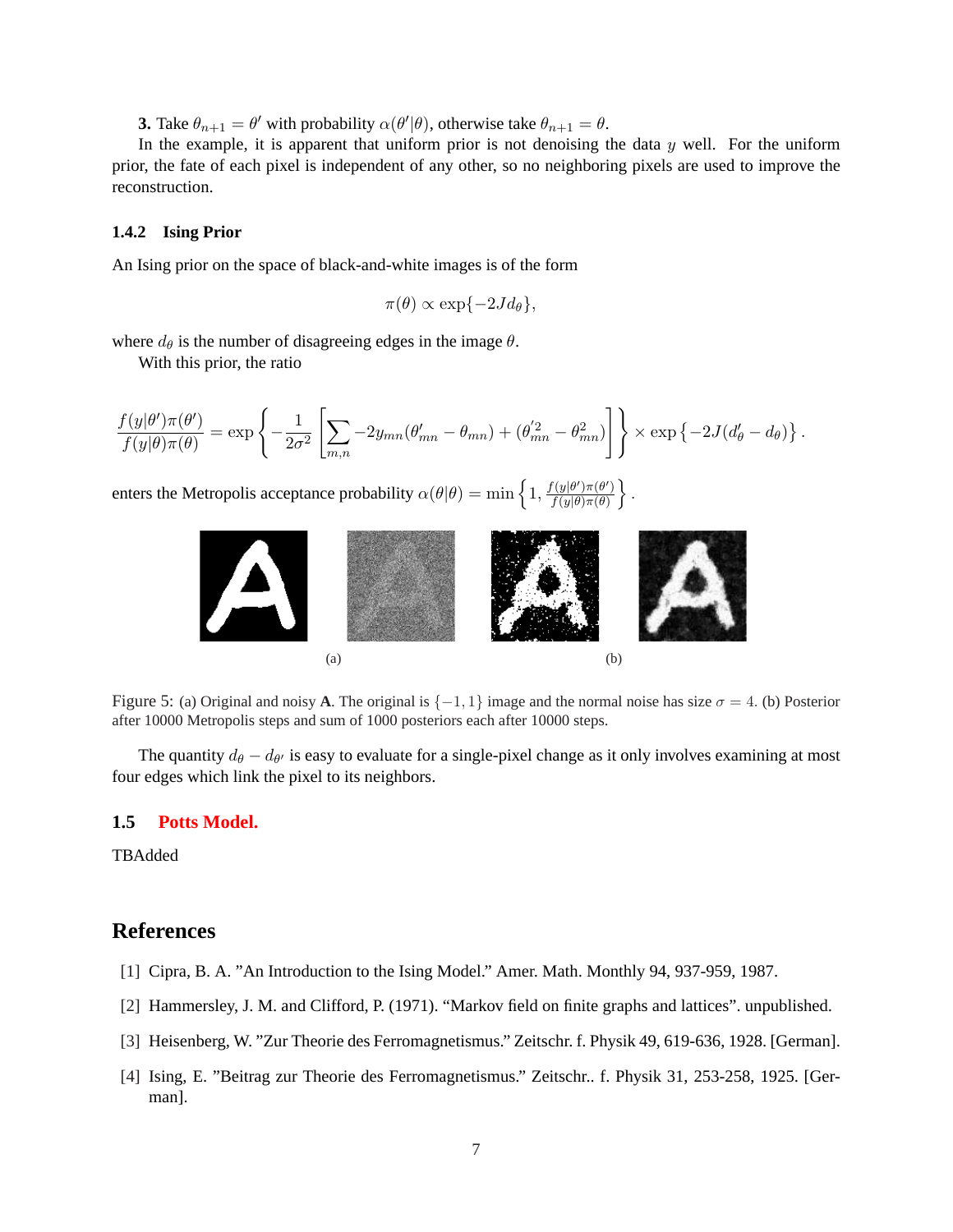# **Matlab Programs**

### **Ising by Metropolis**

```
%Realization of Binary Markov Random Field by Metropolis
clear all
close all
%-----------------figure defaults
disp('Ising by Metropolis')
lw = 2;set(0, 'DefaultAxesFontSize', 16);
fs = 14;msize = 5;randn('state',3) %set the seeds (state) to have
rand ('state',3) %the constancy of results
pixels = 256;pixelY = 256;J = 0.85;el = 0;F = ( 2 + ( rand ( pixel X, pixel Y) > 0.5 ) - 1 );
while 1,
for k = 1 : 10000
% Select a pixel at random
ix = \text{ceil}( \text{pixelX } * \text{rand}(1) );
iy = ceil( pixelY * rand(1) );
Fc = F( iy, ix ); % the value at position (ix, iy)
pos = ( ix - 1 ) * pixelY + iy; % univariate index of pixelneighborhood = pos + [-1 1 -pixelY pixelY]; % Find indicies of neighbours
neighborhood( find( [iy == 1 iy == pixelY ix == 1 ix == pixelX] ) ) = [];
% pesky boundaries...thrash them
 nagree = sum( Fc == F(neighborhood) );
 ndisagree = sum( Fc ~= F(neighborhood) );
change = nagree - ndisagree;
if rand(1) < exp(-2 * J * change) * if change(0, proposal is taken wp 1)F( iy, ix) = -Fc; %accept proposal
end
el = el + 1;end
figure(2); imagesc(F); colormap(gray); title(['Iteration # ' num2str(el)]);
drawnow
end
```
### **Ising by Gibbs**

```
%Realization of Binary Markov Random Field by Gibbs
clear all
close all
%-----------------figure defaults
disp('Ising by Gibbs')
lw = 2;set(0, 'DefaultAxesFontSize', 16);
fs = 14;
msize = 5;randn('state',3) %set the seeds (state) to have
rand ('state',3) %the constancy of results
```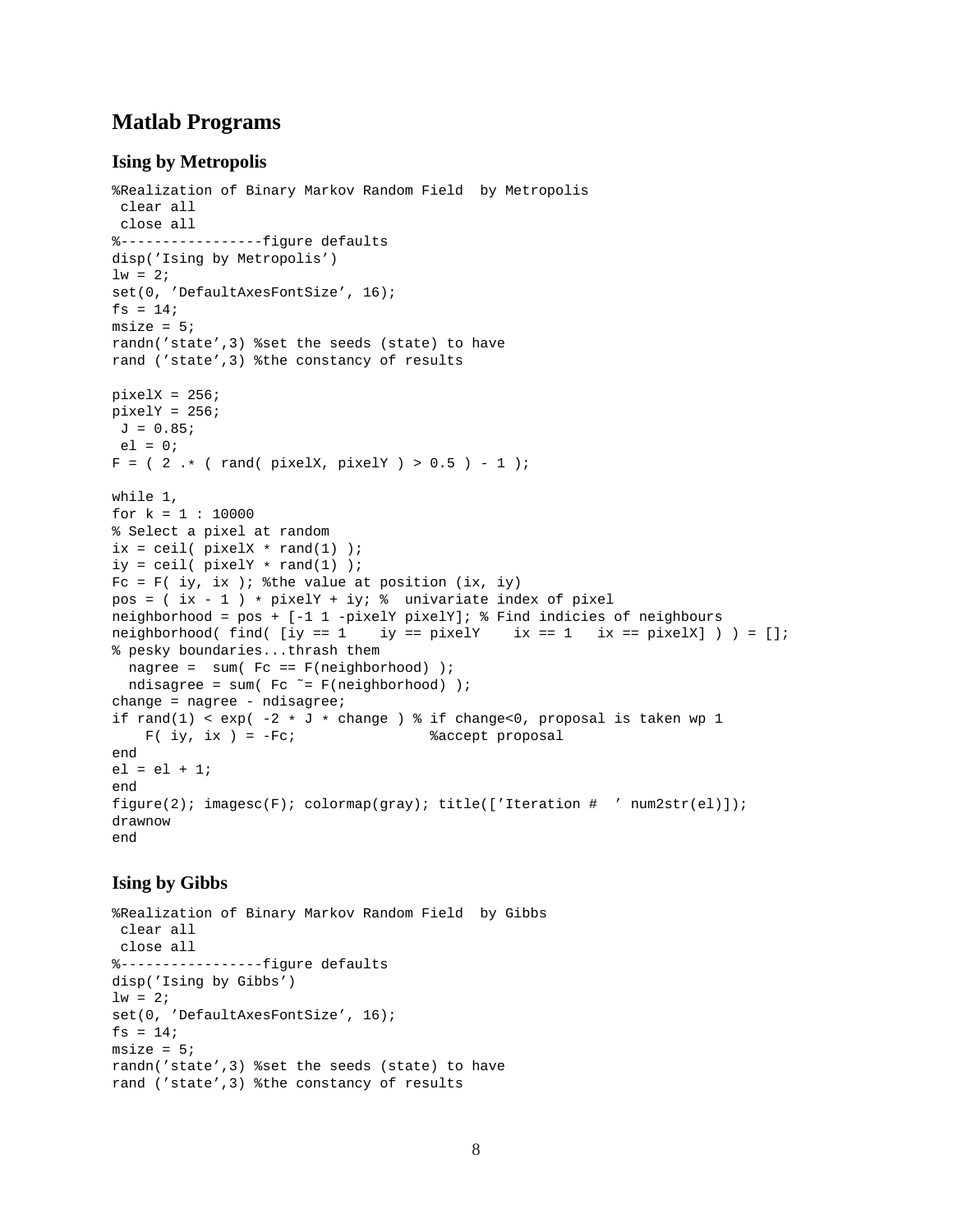```
%----------------
pixels = 256;pixels = 256;beta = 0.25;
el = 0;load klaus256; F = (2, * (ima256 > 0.4) - 1);F = (2 \cdot * (rand(pixelX, pixelY) > 0.5) - 1); if Klaus is not available...
%while 1,
for jj=1:30for k = 1 : 10000% Select a pixel at random
ix = \text{ceil}( \text{pixel} x * \text{rand}(1) );
iy = \text{ceil}( \text{pixelY } * \text{rand}(1) );
Fc = F( iy, ix);pos = (ix - 1) * pixelY + iy; % Univariate index of pixel
    neighborhood = pos + [-1 1 -pixelY pixelY]; % Find indicies of neighbours
    neighborhood( find( [iy == 1 iy == pixelY ix == 1 ix == pixelX] ) ) = [];
% Problematic boundaries...
potential = sum( F(neighborhood) );
   if rand(1) < exp(- beta * potential )/( exp(-) beta * potential )...
                   + exp( beta * potential ))
    F( iy, ix ) = -1;
   else
    F( iy, ix) = 1;end
el = el + 1;
end
figure(2); imagesc(F); colormap(gray); title(['Iteration # ' num2str(el)]);
drawnow
end
```
### **Denoising by Ising**

```
{
%Denoising of letter A: Ising Prior
clear all
close all
%-----------------figure defaults
disp('Denoising of A: Ising Prior')
lw = 2;set(0, 'DefaultAxesFontSize', 16);
fs = 14;msize = 5;randn('state',3) %set the seeds (state) to have
rand ('state',3) %the constancy of results
% input matrix consisting of letter A. The body of letter
% A is made of 1's while the background is made of -1's.
F = imread('C://lettera.bmp'); % or some other path...[M,N] = size(F);sigma = 3;d = double(F); d= 2.*((d-mean(mean(d)))>0)-1; %d either -1 1
% The body of letter
% A is made of 1's while the background is made of -1's.
y = d + sigmaxrandn(size(d)); y: noisy letter A, size of the noise is sigma!
```